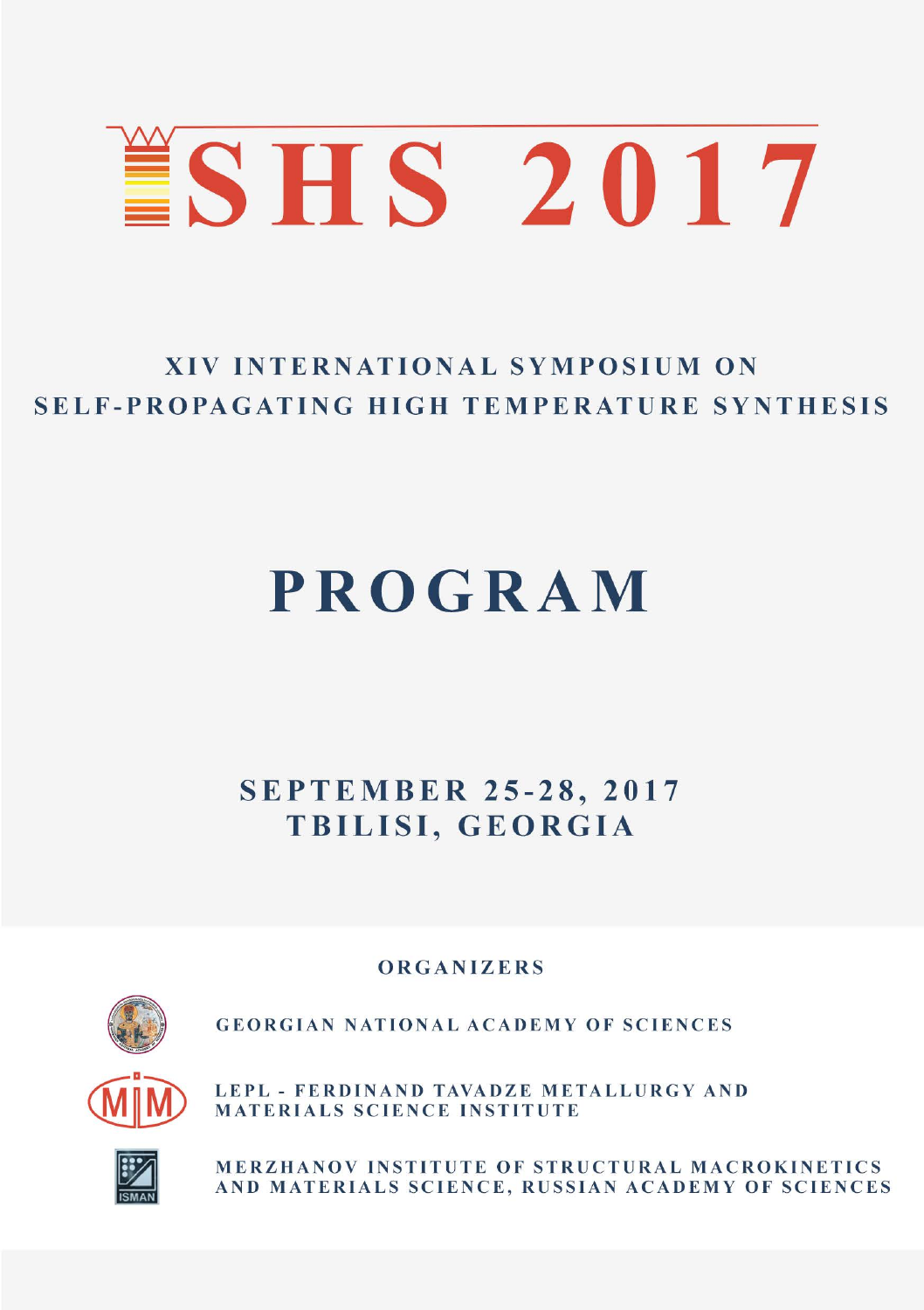#### **CONFERENCE COMMITTEES**

SYMPOSIUM CHAIRMAN: Giorgi Tavadze (Georgia)

SYMPOSIUM CO - CHAIRMAN: Mikhail Alymov (Russia)

INTERNATIONAL COORDINATORS: George Oniashvili (Georgia) Vladimir Sanin (Russia)

#### LOCAL ORGANIZING COMMITTEE:

- G. Tavadze (Georgia)
- G. Oniashvili (Georgia)
- A. Gachechiladze (Georgia)
- Z. Aslamazashvili (Georgia)
- G. Zakharov (Georgia)
- G. Mikaberidze (Georgia)
- T. Badzoshvili (Georgia)
- A. Todadze (Georgia)
- P. Khojashvili(Georgia)
- N. Abashidze (Georgia)
- E. Chichashvili(Georgia)

PROGRAM COMMITTEE:

- J. Khantadze (Georgia) Chairman
- G. Oniashvili (Georgia)
- V. Yukhvid (Russia)
- E. Levashov (Russia)
- A. Mukasyan (USA)
- A. Rogachev (Russia)
- A. Sytschev (Russia)
- V. Sanin (Russia)
- A. Gachechiladze (Georgia)
- Z. Aslamazashvili (Georgia)
- G. Zakharov (Georgia)
- О. Likhanova (Russia)
- Yu. Scheck (Russia)

INTERNATIONAL ADVISORY BOARD: I.P. Borovinskaya (Russia) (Honorary member) I. Agote (Spain) M. Alymov (Russia) A. Amosov (Russia) J. Aruna (India) F. Bernard (France) V. Borodulya (Belarus) G. Cao (Italy) C. C. Ge (China) B. Derin (Turkey) E. Dreizin (USA) M. Filonov (Russia) E. Gutmanas (Israel) O. Ivasishin (Ukraine) S. Kharatyan (Armenia) E. Levashov (Russia) J. Lis (Poland) Y. Maksimov (Russia) Z. Mansurov (Kazakhstan) K. Martirosyan (USA) A. Mukasyan (USA) O. Odawara (Japan) G. Oniashvili (Georgia) J. Puszynski (USA) M. Rodriguez (Spain) A. Rogachev (Russia) V. Sanin (Russia) A. Sytschev (Russia) G. Tavadze (Georgia) A. Tsivadze (Russia) N. N. Thadhani (USA) P. Vincenzini (Italy) D. Vrel (France) T. Weihs (USA) G. Xanthopoulou (Greece) O. Yucel (Turkey)

X. H. Zhang (China)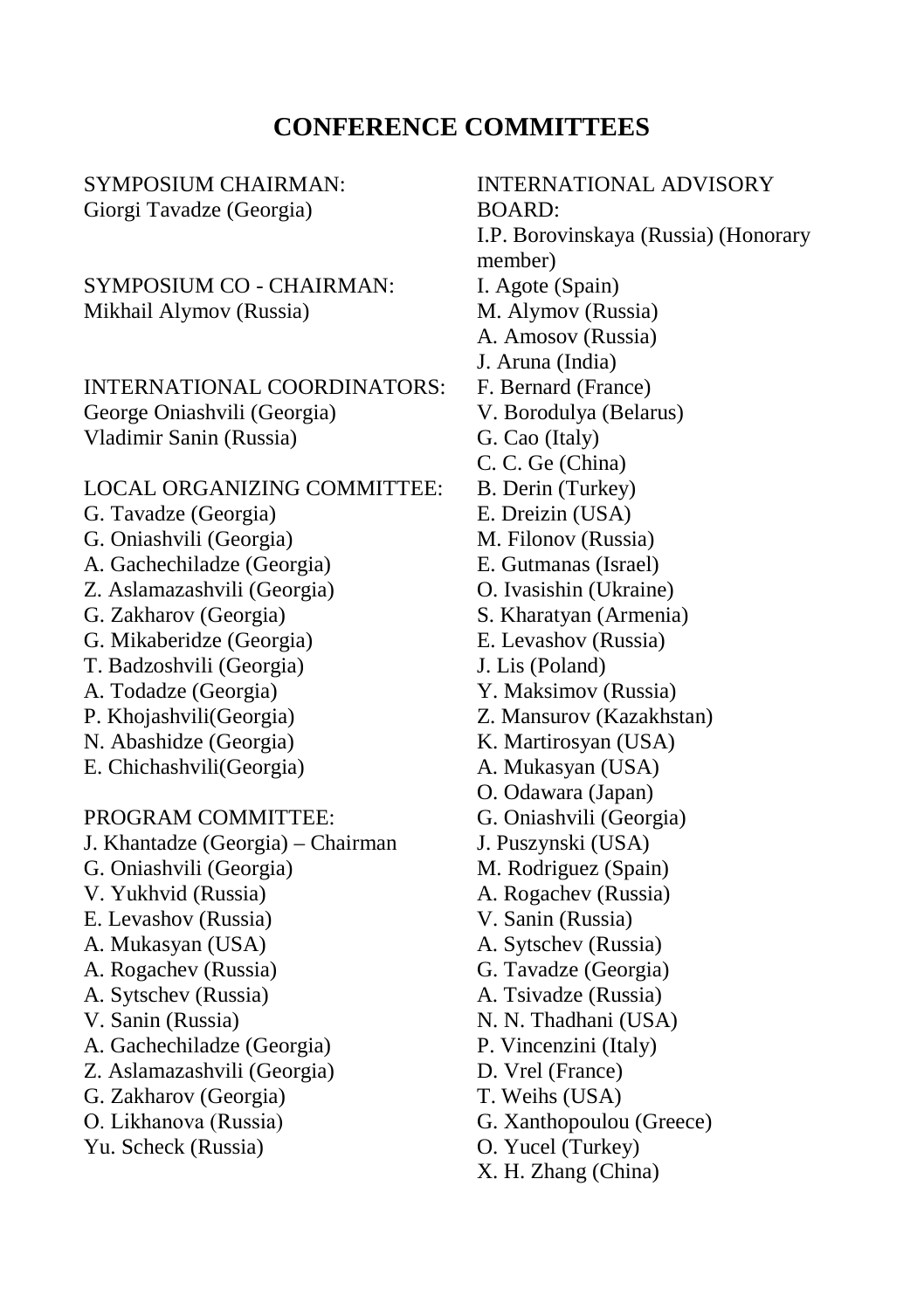## **PROGRAM**

## **Georgian National Academy Of Sciences Shota Rustaveli Ave. 52, Tbilisi, Georgia**

## **Monday, September 25, 2017**

**09:00-10:00 Registration** (Floor 5)

**10:00-10:30 Opening ceremony**

**PLENARY SESSION - Chairman Giorgi Tavadze 10:30-11:15** Prof. Giorgi Tavadze (Georgia) Successes and ways of development of SHS in Georgia

**11:15-12:00** Prof. Mikhail Alymov (Russia) ISMAN: Present state and perspectives

#### **12:00-12:15 Coffee-break**

**12:15-13:15** Prof. Alexander Mukasyan (USA) Fifty years of discovery: history and future

## **13:15-14:15 Lunch**

**SECTION 1, FLOOR 5 - Chairman A.Rogachev 14:15-14:45** A.S.Rogachev Self-propagating thermal waves in thin films: new kinds of SHS processes

**14:45-15:00** F. Baras, V. Turlo, O. Politano, SHS in NiAl nanofoils: an atomistic-scale description

**15:00-15:15** T.Namicheishvili, L. Antashvili, G. Oniashvili, G. Tavadze, Z.Melashvili, A. Tutberidze, G.Zakharov, Z. Aslamazashvili Modeling of thermal field during SHS-electric rolling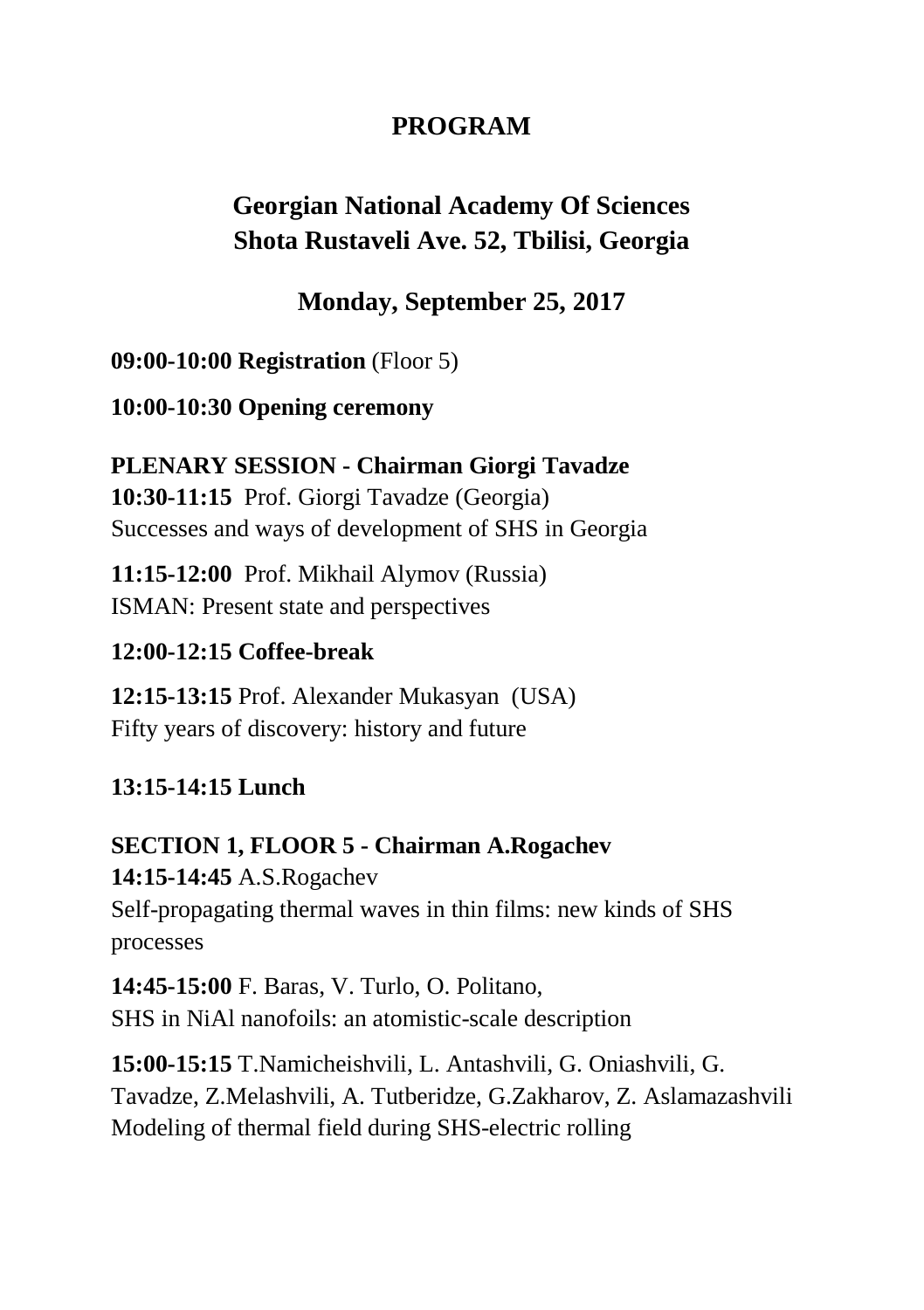## **15:15-15:30** M.Bugdayci, K.C. Tasyurek, O.Yucel

Thermodynamic modelling of magnesium, strontium and calcium via vacuum metallothermic processes

## **15:30-15:45** S. Aydinyan, S. Kharatyan The mechanism of  $WO_3(M_0O_3)$  & CuO coreduction by combined Mg/C reducer at non isothermal conditions

**15:45-16:00** C.E. Shuck, A.S. Mukasyan Quantitative 3-D reconstruction of reactive nanocomposites: effect of nanostructure on activation energy

**16:00-16:15** V.G. Prokof'ev, V.K. Smolyakov Capillary melt flow and spin regimes of gasless systems

**16:15-16:30** V.V. Grachev Quasi-steady modes of filtration combustion with heat losses

## **SECTION 2, FLOOR 3 - Chairman A.Berner**

**14:15-14:45** A. Berner, G. Oniashvili, G. Tavadze, Z.Aslamazashvili, G.Zakharov

Comprehensive chemical and structural characterization of composite materials produced by SHS with the help of modern microscopy techniques

#### **14:45-15:00** M. Kurcz, A. Huczko

Combustion synthesis of graphene-related composite nanomaterials

**15:00-15:15** J.M. Pauls, A.S. Mukasyan Metathetical reaction mechanisms in the Ti-B-N system

**15:15-15:30** R. Rosa, L. Trombi, P. Veronesi, C. Leonelli A comprehensive overview of the recent advancements and the most promising perspectives of microwave energy applications to combustion synthesis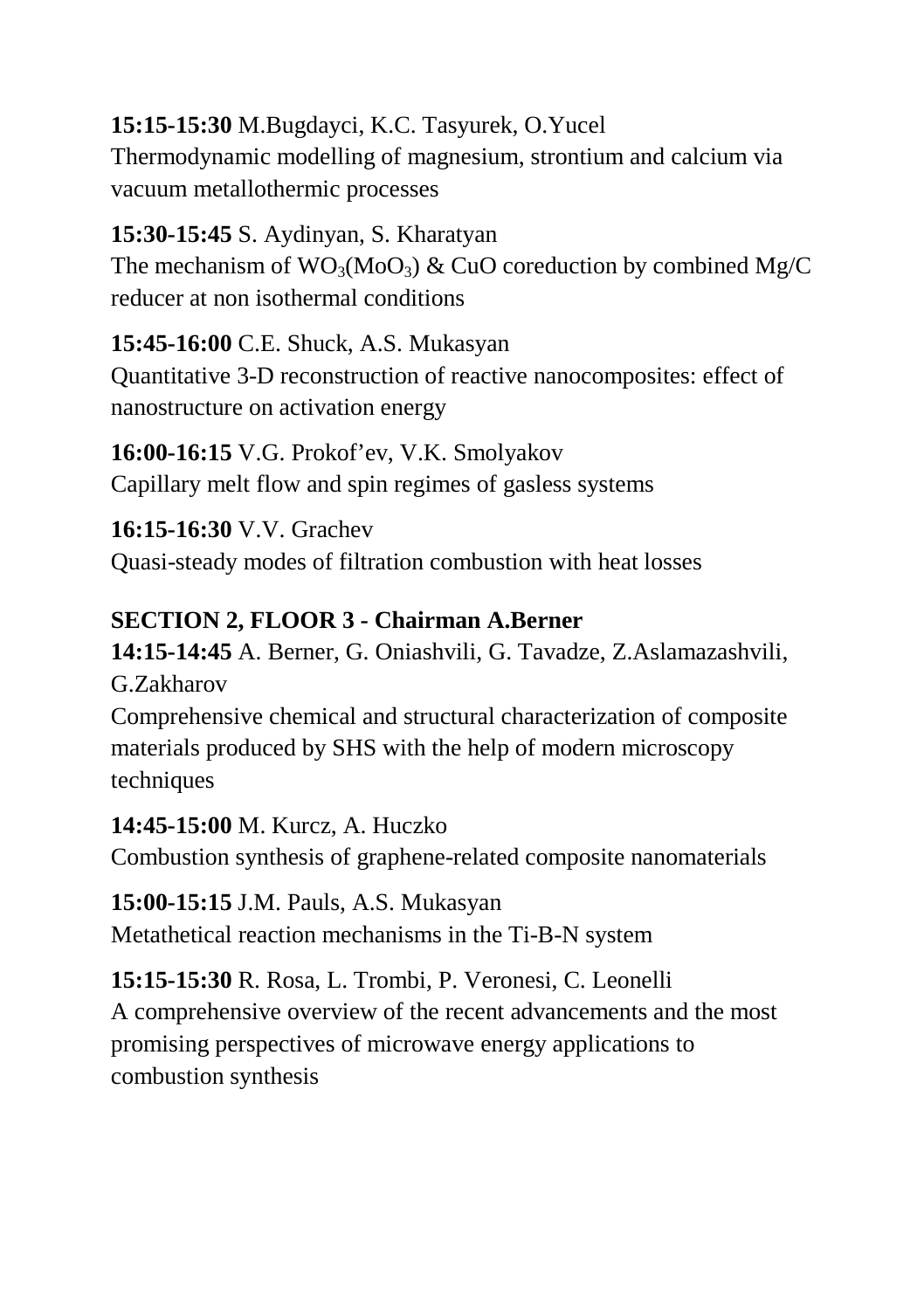**15:30-15:45** M. Kalina, G. Oniashvili, G. Tavadze, Z.Aslamazashvili, G.Zakharov

Studying hardness with sub-micron lateral resolution of composite materials produced by SHS with the help of picoindentor built in a high resolution scanning electron microscope

**15:45-16:00** S.K. Dolukhanyan, G.N. Muradyan, A.G. Aleksanyan, O.P.Ter-Galstyan, N.L.Mnatsakanyan and A.G.Hakobyan Regularities and mechanism of formation of aluminides in  $TiH<sub>2</sub>-ZrH<sub>2</sub>-$ AL system

**16:00-16:15** A.A. Nepapushev, K.G. Kirakosyan, D.O. Moskovskikh, S.L. Kharatyan, A.S. Rogachev, and A.S. Mukasyan High temperature kinetics in mechanically activated systems: electrothermal analysis and high speed temperature scanning

**16:15-16:30** D.Yu. Kovalev, V.I. Ponomarev Time resolved x-ray diffraction for diagnostics of SHS

## **16:30-16:45 Coffee-break**

**16:45-18:00 Round-table** - 50 Years of SHS Moderators: A. Mukasyan, A. Rogachev

**18:00-18:30 Advisory Committee Meeting**

**18:30-20:00 Welcome party**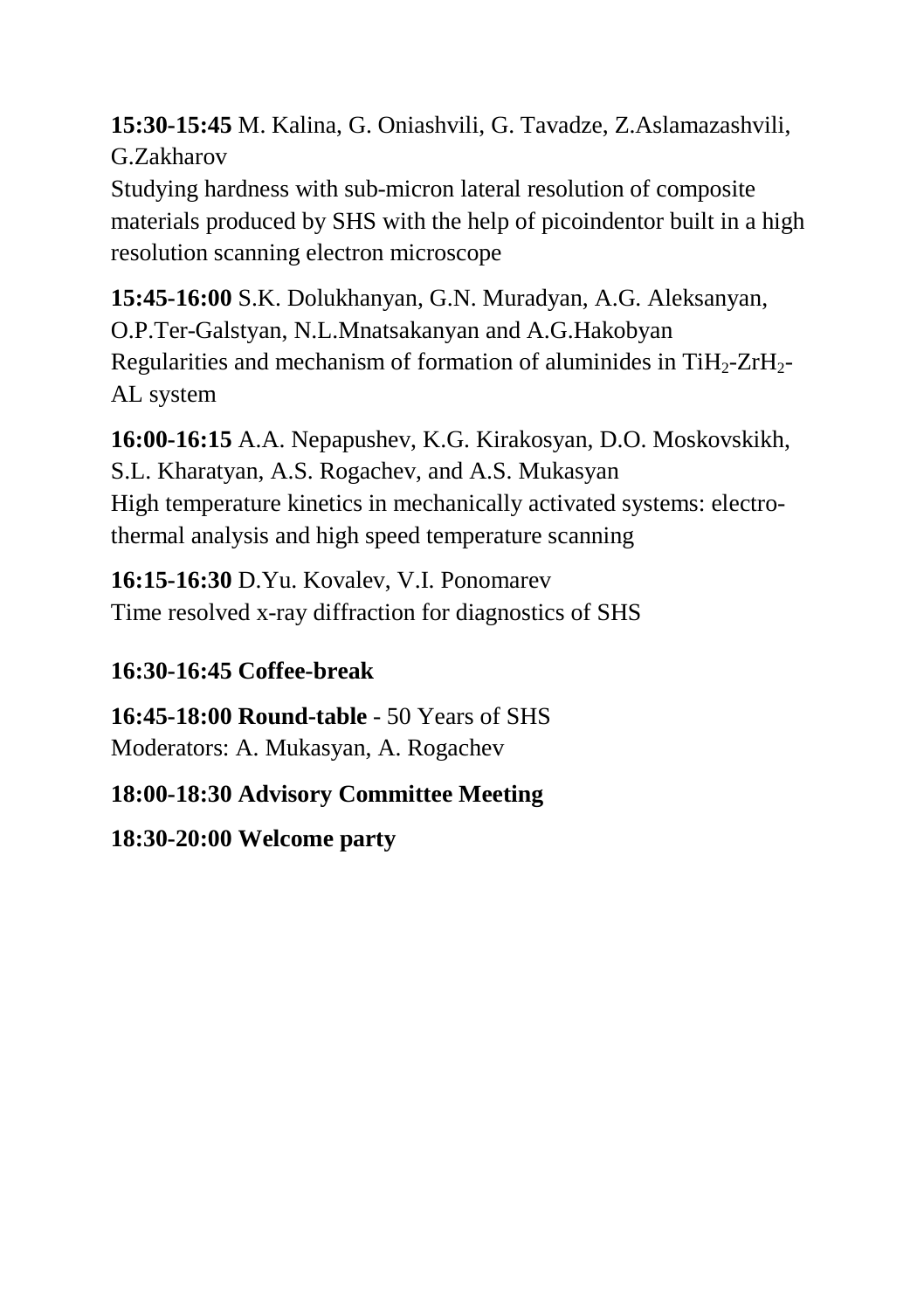## **Tuesday, September 26, 2017**

## **PLENARY SESSION – Chairman Alexander Mukasyan**

**09:15-10:15** Prof. Dan Shechtman (Israel) Quasi-periodic materials – a paradigm shift in crystallography

## **SECTION 1, FLOOR 5 – Chairman A.Levashov**

**10:15-10:45** E.A. Levashov, V.V. Kurbatkina, E.I. Patsera, Yu.S. Pogozhev, I.V. Iatsyuk, A.A. Zaitsev, Yu.Yu. Kaplanskii Hybrid SHS-based technologies for design of high-temperature materials

**10:45-11:00** G.F. Tavadze, D.V. Khantadze Considering Structural Heterogeneity in The Synthesis of Materials

**11:00-11:15** V.N. Sanin, V.I. Yukhvid, D.E. Andreev, D.M. Ikornikov, E.A. Levashov, Yu.S. Pogozhev SHS of cast refractory alloys for reprocessing into micro granules used in 3D additive technologies

## **11:15-11:30 Coffee-break**

**11:30-11:45** A.V. Agapovichev, V.G. Smelov, A.V. Sotov, R.R. Kyarimov Processing technology of laser welding of combustion chamber elements received by method of selective laser melting

**11:45-12:00** N.F. Shkodich, A.S. Rogachev, S.G. Vadchenko, D.Yu. Kovalev, A.A. Nepapushev, I.D. Kovalev Metallic glasses  $Cu_{50}Ti_{50}$  by mechanical alloying and their heat-induced structural transformations

**12:00-12:15** O.Odabas, M.Bugdayci, S.Kan, O.Yucel Investigation of NiB master alloy production via SHS method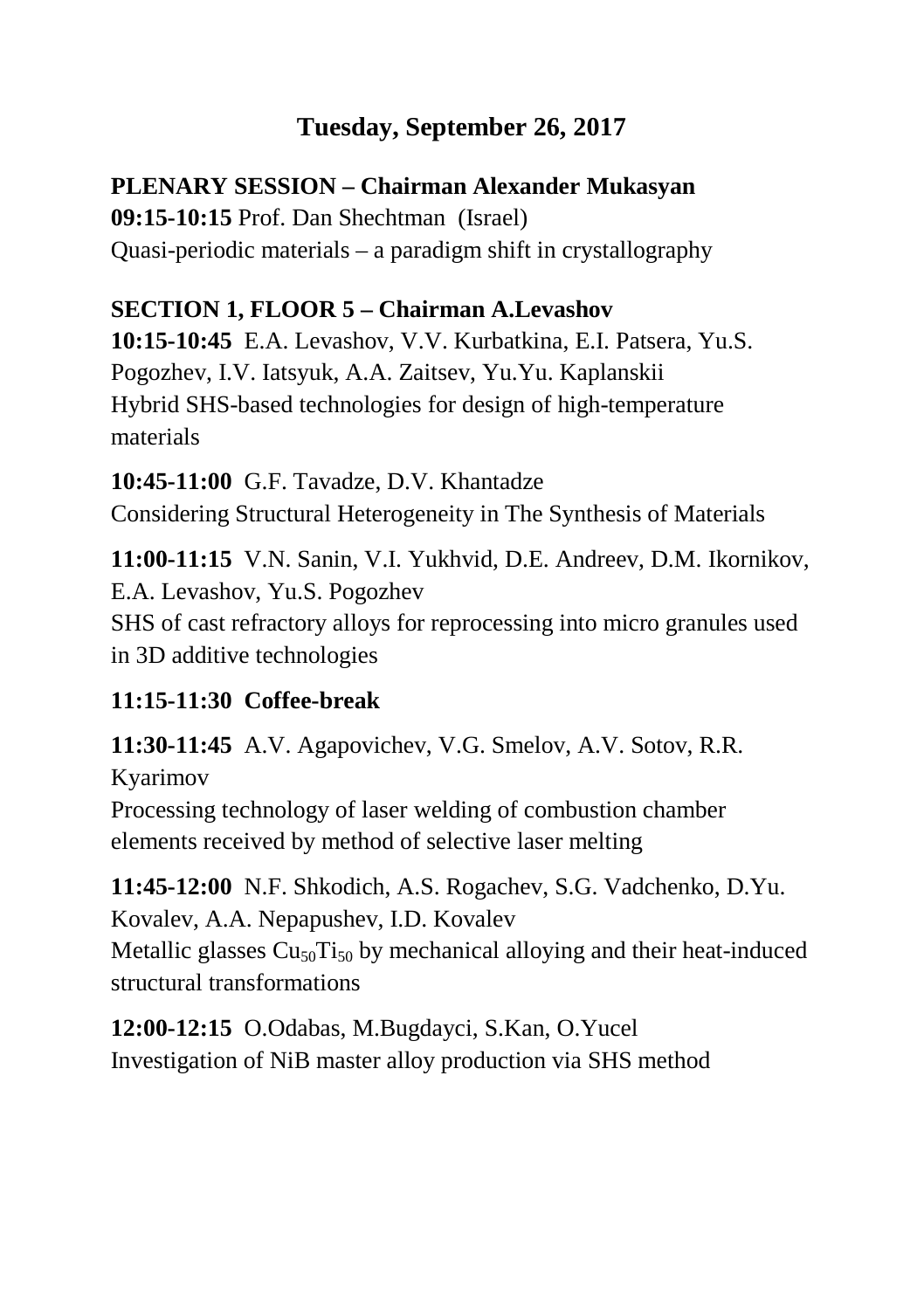**12:15-12:30** Z.Aslamazashvili, G.Zakharov, G.Oniashvili, N.Aslamazashvili, G.Mikaberidze, M.Chikhradze, G.Tavadze Peculiarities of microstructure of ceramic materials in obtained in TI-B-C-N system by SHS

**12:30-12:45** V. V. Sanin, M. R. Filonov, Yu. A. Аnikin, D. M. Ikornikov, V. I. Yukhvid 70Cu–30Fe alloy by SHS metallurgy and thermo-mechanical processing

## **SECTION 2, FLOOR 3 – Chairman E.Gutmanas**

**10:15-10:45** E.Y. Gutmanas and I. Gotman

Dense in situ ceramic and intermetallic matrix composites via pressure assisted thermal explosion mode of SHS: from basic research to fabrication of structural parts

**10:45-11:00** T.T. Minasyan, S.V. Aydinyan, S.L. Kharatyan Selective laser melting of combustion synthesized 2Mo-Cu and 3Cu-Mo composites

**11:00-11:15** A. Peikrishvili, L. Kecskes, G. Tavadze, B. Godibadze Shock-assisted liquid-phase consolidation of SHS-processed Ta-Al based composites

## **11:15-11:30 Coffee-break** (Floor 5)

**11:30-11:45** D.O. Moskovskikh, A.S. Mukasyan Consolidation/synthesis of ceramic materials by spark plasma sintering

**11:45-12:00** I.V. Iatsyuk, Yu.S. Pogozhev, D.Yu. Kovalev, N.A. Kochetov, E.A. Levashov Preparation of advanced ZrB<sub>2</sub> based ceramics by SHS, hot pressing and spark plasma sintering methods

**12:00-12:15** S.Vorotilo, K.P. Sidnov, V.V. Kurbatkina, E.I. Patsera, E.A. Levashov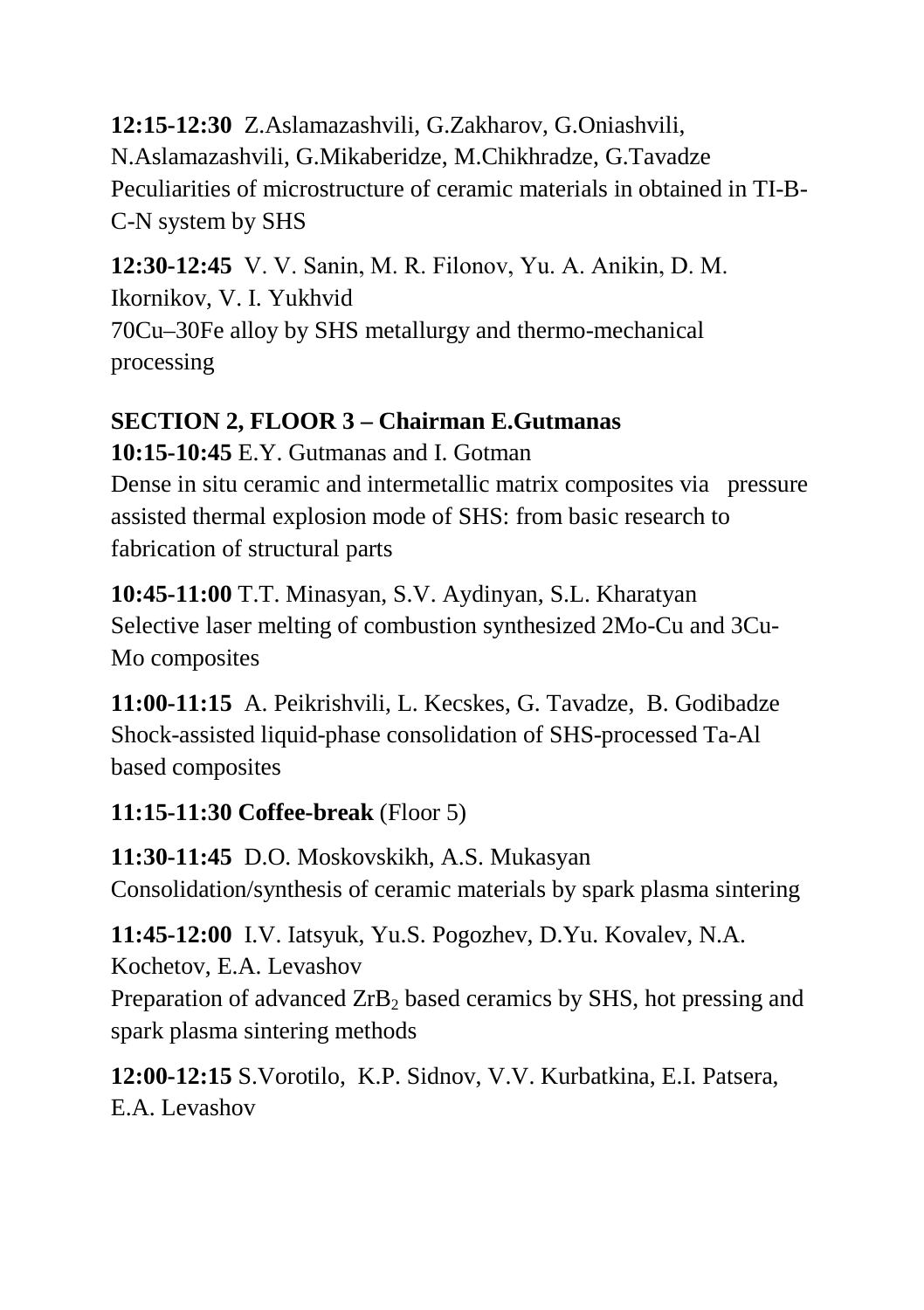Density functional theory (DFT) modeling and experimental investigation of the properties of SHS-materials: the case of solid solutions in Ta-Zr-C system

**12:15-12:30** Satbayev B.N., A.I., Shalabayev N.T., Satbayev A.B. Experience in testing of high-temperature materials for various components of metallurgical units at enterprises of Kazakhstan

**12:30-12:45** M. Chikhradze, G.Oniashvili, G.Tavadze, G.Mikaberidze, F.D.S Marquis Synthesis and adiabatic explosive compaction of Ti-Al-B-C powders

## **12:45-13:45 Lunch**

## **PLENARY SESSION – Chairman Vladimir Sanin**

**13:45-14:30** Prof. Orest Ivasishin (Ukraine) Hydrogen Approach in Powder Metallurgy of Ti and Zr based alloys

## **SECTION 1, FLOOR 5 – Chairman O.Yücel**

**14:30-15:00** V.I. Yukhvid, D.E. Andreev, V.N. Sanin, V.A. Gorshkov SHS metallurgy of composite materials: basic principles and means of control

**15:00-15:15** G.Zakharov, G.Oniashvili, G.Tavadze, Z.Aslamazashvili, G.Mikaberidze, M.Chikhradze, G. Urushadze Development of the technology SHS-metallurgy in Georgia

**15:15-15:30** R.G. Abdulkarimova, К.Каmunur, A.J. Seidualieva, Z.A. Mansurov Self-propagating high temperature synthesis of boroncontaining composition materials

**15:30-15:45** G. Xanthopoulou, S.A. Tungatarova, K. Karanasios, T.S. Baizhumanova, M. Zhumabek

Comparison of the activity of SHS, scs and impregnated catalysts in the reaction of carbon dioxide conversion and oxidative conversion of methane with connection to combustion synthesis parameters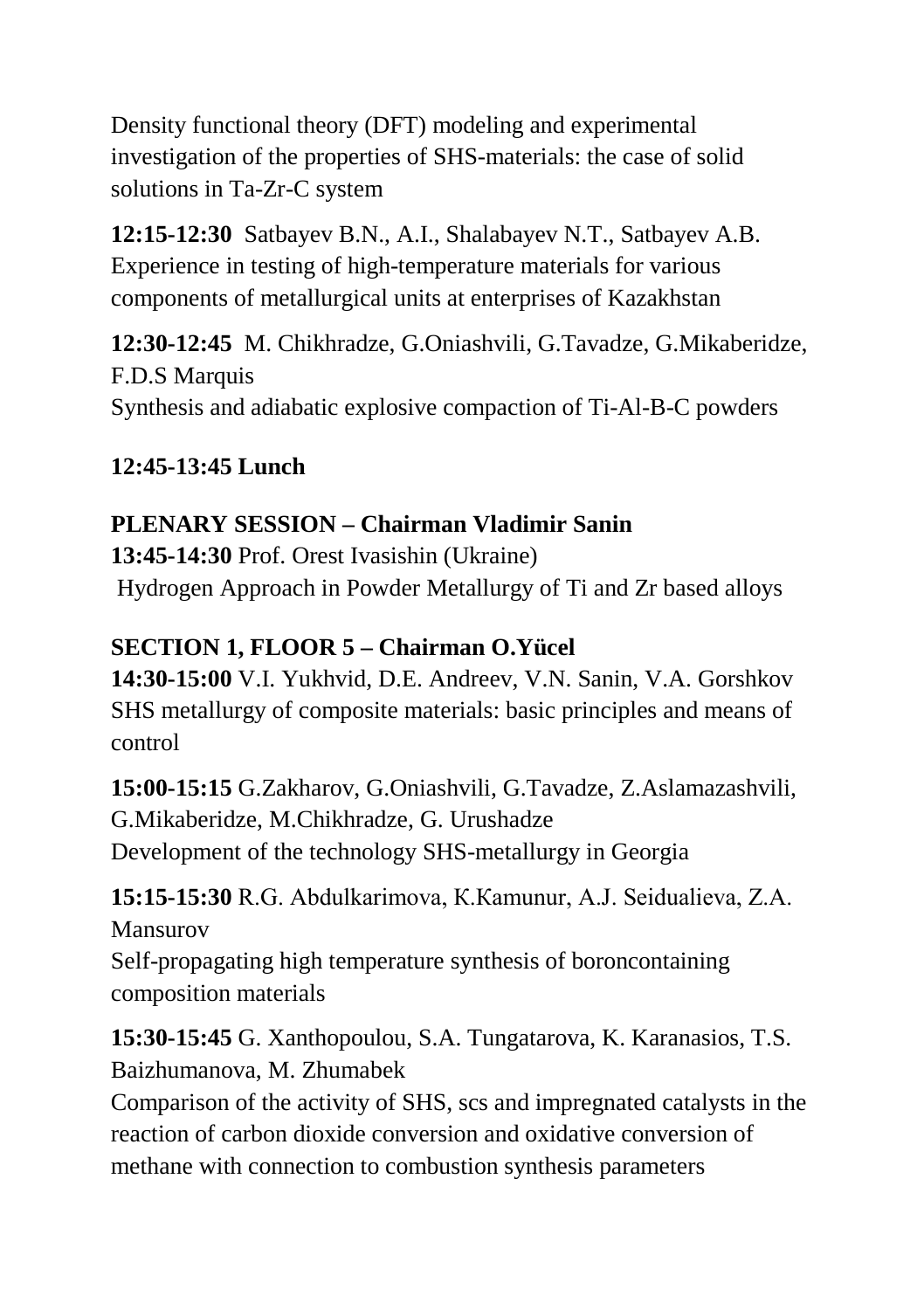**15:45-16:00** S.Kan, M.Bugdayci, K.Benzesik, O.Yucel Production of ferro-molybdenum from domestic resources via metallothermic process

**16:00-16:15** S.P. Basag, A. Turan, O.Yücel Metallothermic production of antimony

#### **16:15-16:30 Coffee-break**

**16:30-16:45** A.E. Sytschev, D.Yu.Kovalev, D. Vrel, and S.G.

Vadchenko

Self-propagating high-temperature synthesis in the Ni–Al–Nb ternary system

**16:45-17:00** D.E. Andreev, S.A. Rogachev, V.I. Yukhvid, and K.G. Shkadinskii

Manifestation of instability arising during SHS surfacing on To Tisubstrate. Numerical model and experiment

**17:00-17:15** I. V. Saikov, M. I. Alymov, S. G. Vadchenko, and I. D. Kovalev

Shock-wave compaction of metal/fluoropolymer powder mixtures

## **SECTION 2, FLOOR 3 – Chairman А.Amosov**

**14:30-15:00** S. Dine, C. Grisolia, G. Peiters, B. Rousseau, N. Herlin, D. Vrel

Synthesis of tungsten and tungsten alloys nanoparticles for tokamaks

**15:00-15:15** S. A. Yolchinyan, M. A. Hobosyan, and K. S. Martirosyan Particle size dependent pressure discharge properties of  $AL-Bi(OH)_{3}$ nano-energetic gas generators

## **15:15-15:30** M.K. Zakaryan, S.L. Kharatyan

Combustion synthesis of Ni-W composite nanopowders from oxide precursors

## **15:30-15:45** G.I. Ksandopulo, A.N. Baideldinova, L.V. Mukhina, E.A.

Ponomareva Synthesis of inorganic radicals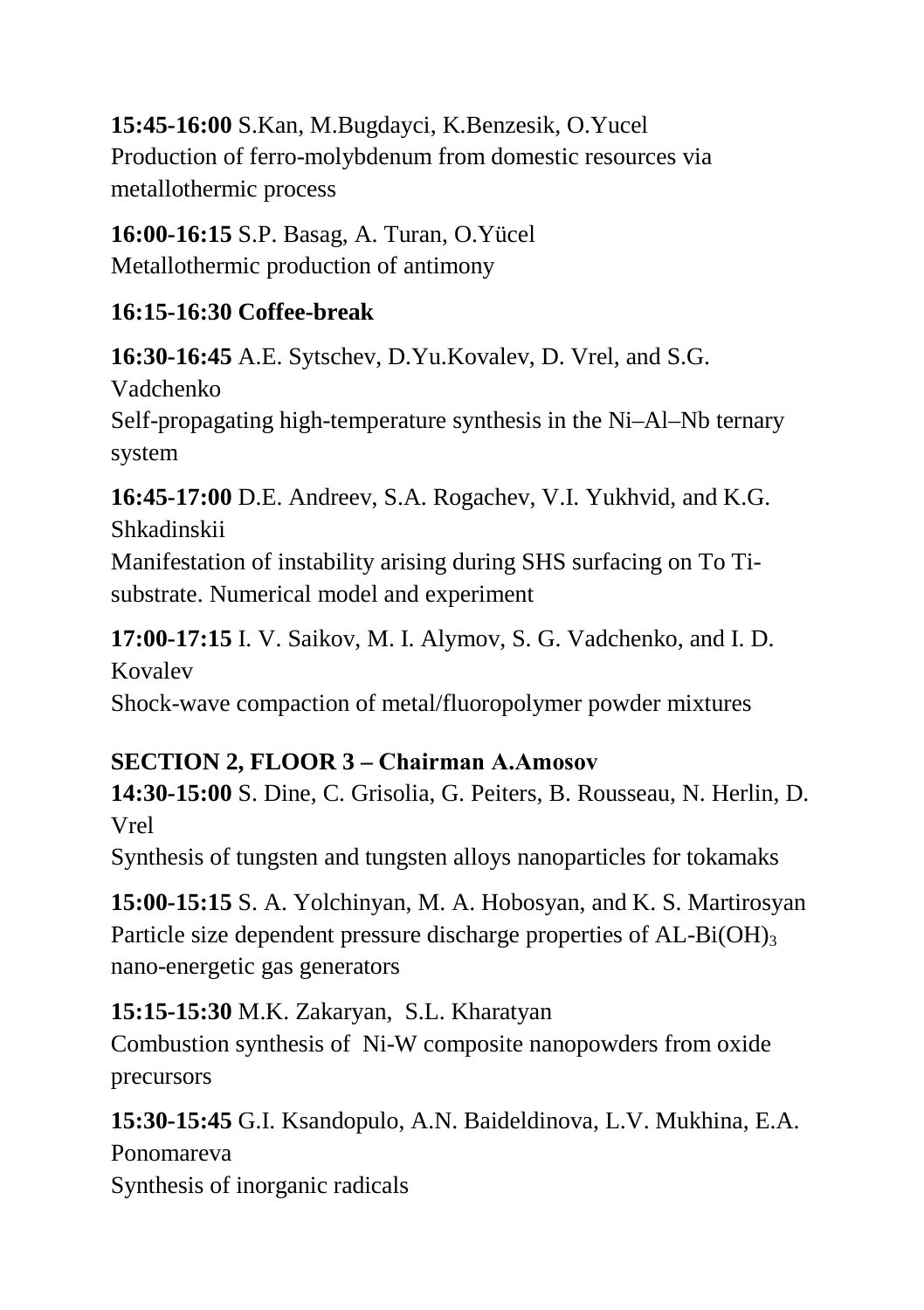**15:45-16:00** Yu.V. Titova, A.P. Amosov, D.A. Maidan, A.V. Sholomova, A.V. Bolotskaya SHS of ultrafine and nanosized powder of aluminum nitride using sodium azide and halide salt  $(NH_4)$ <sub>3</sub>AlF<sub>6</sub>

**16:00-16:15** V.V. Kurbatkina, E.I. Patsera, S.A. Vorotilo, N.A. Kochetov, E.A. Levashov Peculiarities of synthesizing single-phase solid solutions based on tantalum carbide

**16:15-16:30 Coffee-break** (Floor 5)

**16:30-16:45** V.V. Kurbatkina, E.I. Patsera, A.G. Bodyan, E.A. Levashov

New horizon to production of narrow-fraction powders and granules of intermetallides

**16:45-17:00** K. Benzeşik, M. Buğdaycı, A. Turan , O. Yücel Production of  $TiB_2-B_4C-TiC$  composite powder mixtures via SHS

**17:00-17:15** H.H. Nersisyan, J.H. Lee, S.H. Lee, J.H. Choi Complex hierarchical nano- and microcrystals of AlNgrown in the combustion wave: microstructural characterisation and growth mechanism

**17:15-18:15 Round Table** - Analysis of publications, development of journals thematically related to SHS etc. Moderator: E. Levashov

## **18:15-20:00 Poster session**

**P1.** Z.Aslamazashvili, G.Zakharov, G.Oniashvili, G.Urushadze, G.Mikaberidze, G.Tavadze, M.Chikhradze Microstructure peculiarities of metal-ceramic materials of Ti-Cr-C system by SHS-compaction

**P2.** N.N. Aghajanyan, S.K. Dolukhanyan, and O.P. Ter-Galstyan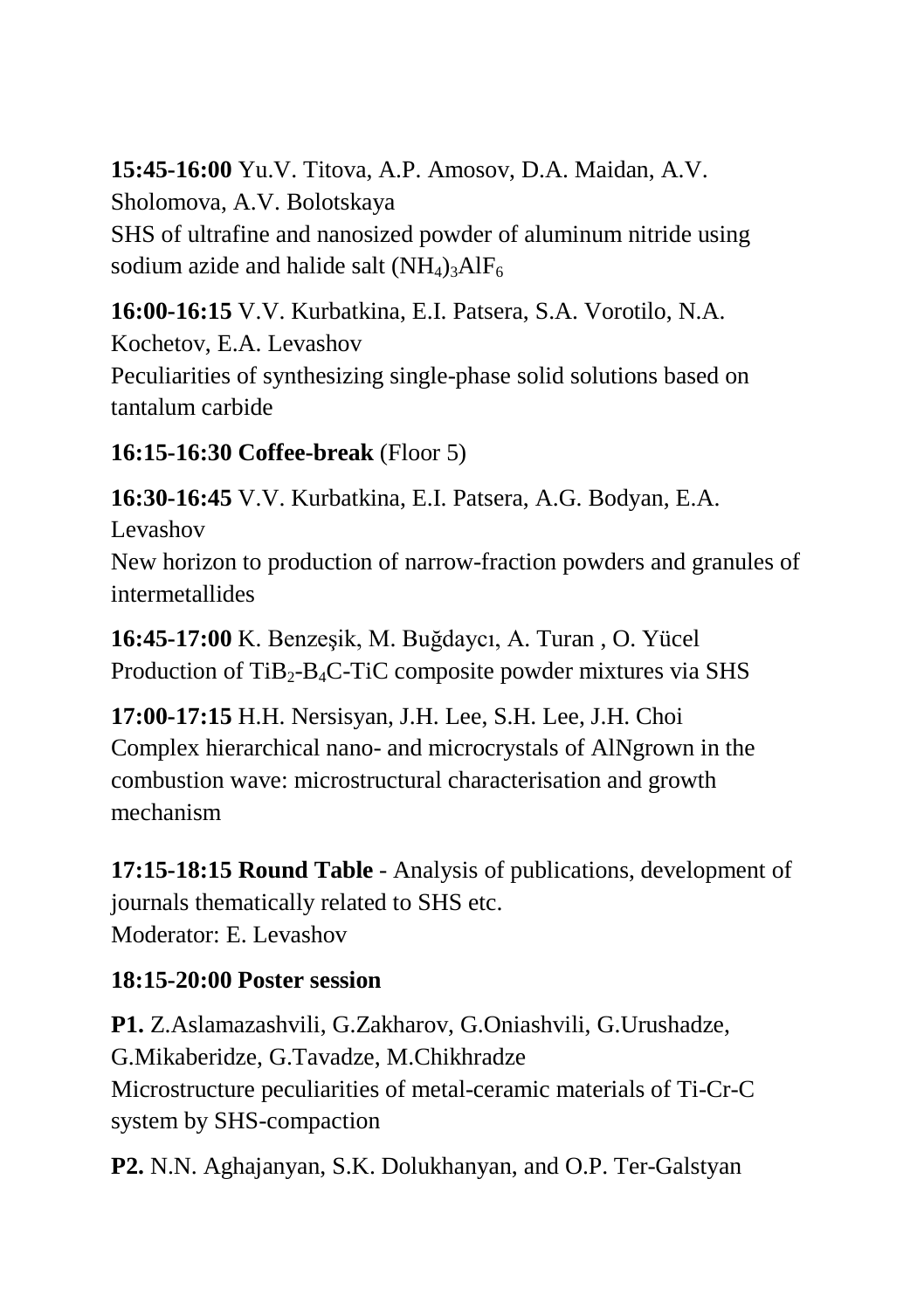Self propagating high -temperature synthesis of multicomponent carbohydrides in the Ti-Nb-V-C-H system

**P3.** A.P. Amosov, Yu.V. Titova, D.A. Maidan, A.A. Kuzina, I.Yu. Timoshkin, A.V. Sholomova, A.V. Bolotskaya Study of introduction of aln nanopowder of SHS-az brand into aluminum melt for ex-situ preparation of composites AL-(1-10%)ALN

**P4.** N.N. Моfa, B.S. Sadykov, A.Ye. Bakkara, Z.A. Mansurov Mechanochemical treatment of metallic powders and peculiarities of shsynthesis of composition systems with their participation

**P5.** L.I. Markashova, G.M. Grigorenko, Yu.N. Tyurin, O.M. Berdnikova, O.V. Kolisnichenko, E.P. Titkov, E.V. Polovetskyi, O.S. Kushnarova Functional metal-ceramic coatings: structure and operating properties

**P6.** E.E. Dilmukhambetov, V.N. Yermolaev, S.M. Fomenko, Z.T. Turganov

Effect of aluminum nanopowders electron beam irradiation on SHS within the silicon oxide - aluminum system

**P7.** S. Tolendiuly, S.M. Fomenko, Ch. Dannangoda, Z.A. Mansurov, K.S. Martirosyan Superconducting characteristics of swcnt doped  $MgB<sub>2</sub>$  obtained by combustion synthesis

**P8.** V.A. Gorshkov, P.A. Miloserdov, V.I.Yukhvid and E.G. Grigoriev SHS- metallurgy of aluminumoxinitrides for transparent ceramics production

**P9.** E.A. Amosov, E.I. Latukhin, D.Yu. Kovalev, , S.V. Konovalikhin, A.E. Sytschev Max compounds by SHS in Ti–Al–C–B system

**P10.** S.V. Konovalikhin, D.Yu. Kovalev, M.A. Luginina, S.G. Vadchenko, A.E. Sytschev and A.S. Shchukin Synthesis of a new max phase  $(TI_0, ZR_0, 5)$ <sub>3</sub>ALC<sub>2</sub>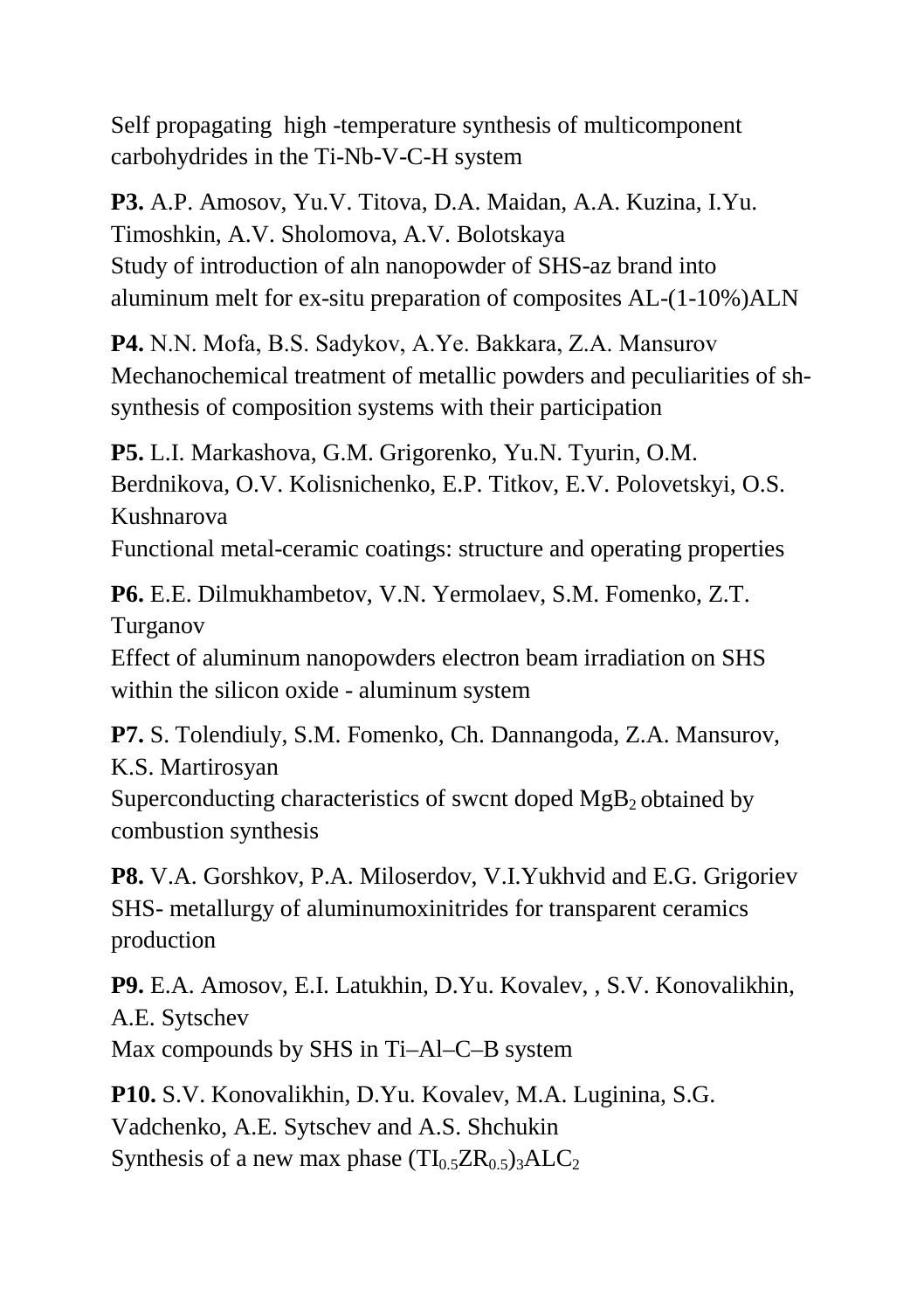**P11.** M.K. Kotvanova, S.S. Pavlova, N.N. Blinova, P.Yu. Gulyaev Polyfunctional powder SHS-materials based on oxide bronzes

**P12.** S.N.Kydyrbekova, A.Zh.Seidualiyeva, R.G.Abdulkarimova Synthesis of nanostructured composite materials based on zirconium borides

**P13.** M. A. Ponomarev, V. E. Loryan Structure formation at consecutive layer-by-layer packing of monodispersed granules

**P14.** M. A. Ponomarev, Loryan V. E. SHS in Ti-B and Ti-Al-B structured systems at preliminary warming-up

**P15.** H.A. Mahmoudi, L.S. Abovyan, S.L. Kharatyan SHS processing of copper waste into copper powder

**P16.** K. Nazaretyan, H. Kirakosyan, S. Aydinyan, S. Kharatyan Nanosized molybdenum carbide synthesized by solution combustion synthesis with subsequent thermal treatment

**P17.** Oglezneva S.А., Saenkov К.L.

Study of the effect of dispersion powders of nickel and titanium carbide on the structure and properties of diamond tools

**P18.** E.V. Petrov, V.S. Trofimov

Investigation of coating from powder particles received after high-speed impact

**P19.** Yu.S. Pogozhev, A.Yu. Potanin, A.V. Novikov, N.V. Shvindina, E.A. Levashov Ma SHS of advanced biocompatible and bioactive materials in Ti-C-

 $Co/Fe-Ca_3(PO_4)_2-Ag-Mg$  system

**P20.** A.Yu. Potanin, Yu.S. Pogozhev, E.A. Levashov, D.Yu. Kovalev, N.Yu. Khomenko

The features of  $MgB_2$ , thermal explosion synthesis and influence of doping agents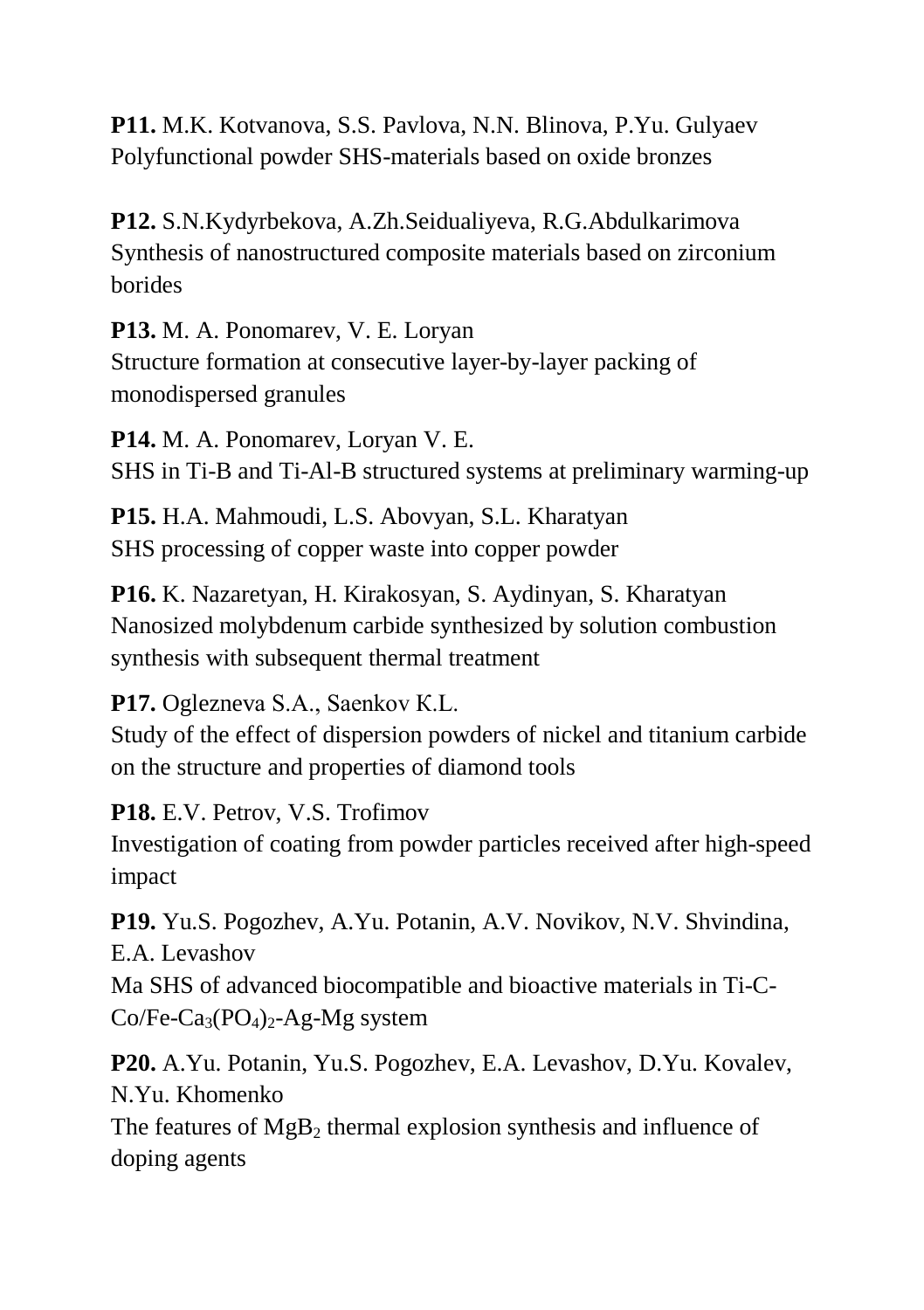**P21.** D. Sakhvadze, G. Jandieri, I. Bolqvadze, А. Shteinberg, Т. Tsirekidze

Morphological and metallographic analysis of metallic powders produced by the method of hydro-vacuum dispersion of melts

**P22.** V.N. Sanin, D.M. Ikornikov, D.E. Andreev, V.I. Yukhvid, N.D. Stepanov, S.V. Zherebtsov, G.A. Salishchev Cold rolling of SHS-produced cast high-entropy alloys Co–Cr–Fe–N– Mn–Al–C: evolution in microstructure and mechanical properties

**P23.** Yu.R. Kolobov, S.S. Manokhin, Yu.E. Kudymova, D.N. Klimenko, V.N. Sanin, D.M. Ikornikov, D.E. Andreev SHS-produced cast Ni–Cr–W alloy: structural characterization and mechanical properties

**P24.** A.S. Shchukin, A.E. Sytschev SHS joining of W with NiAl: transition zone structure

**P25.** А.S. Shchukin, D. Vrel, and А.Е. Sytschev Interaction of Ta with Ni–Al intermetallics in a self-propagating hightemperature synthesis

**P26.** O. Thoda, G. Xanthopoulou, V.Prokof'ev, G. Vekinis, A.

Chroneos

Numerical modelling of flame temperature of gel solution combustion synthesis of nanocrystalline nickel-based catalyst and comparison with experimental data

**P27.** Trusov G.V., Tarasov A.B., Moskovskih D.O., Rogachev A.S., Mukasyan A.S.

Preparation of highly porous metal material based on nickel hollow microspheres by spark plasma sintering

**P28.** G. Xanthopoulou, S.A. Tungatarova, K. Karanasios, T.S. Baizhumanova, Z.T. Zheksenbaeva, M. Zhumabek, G.N. Kaumenova Composite materials prepared by self-propagating combustion synthesis for catalytic methane reforming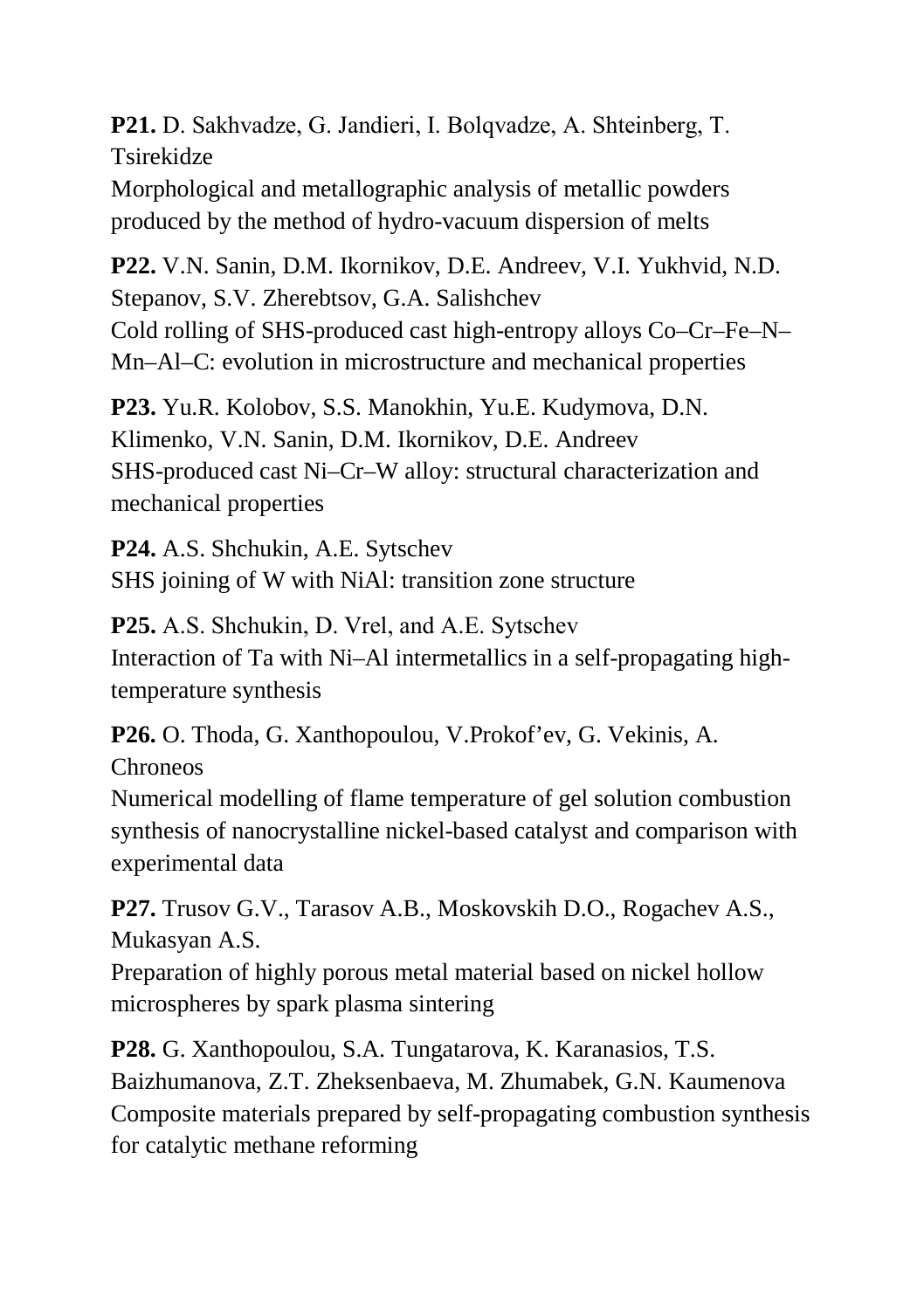**P29.** E. Pavlou, G. Xanthopoulou, G. Vekinis Multiwave scs regime in the system Mn-Zn-Na-Si-O

**P30.** K. Papadopoulos, A. Marinou, G. Xanthopoulou, G. Vekinis, M.Karakasidis Soot oxidation using chromium-based scs catalysts applied on a magnesia-spinel carrier by flame spraying

**P31.** G.Zakharov, G.Oniashvili, G.Tavadze, Z.Aslamazashvili, G.Mikaberidze, I.Bairamashvili, N.Djalabadze SHS ferroboron ligature

**P32.** V.V. Zakorzhevsky Influence of oxygen impurity on  $\alpha$ -phase content at SHS of SI<sub>3</sub>N<sub>4</sub>

## **Wednesday, September 27, 2017**

#### **SECTION 1, FLOOR 5 – Chairman A.Sytchev**

**10:00-10:30** D.V. Shtansky, E.A. Levashov, Ph.V. Kiryukhantsev-Korneev, K.A. Kuptsov, A.N. Sheveyko SHS in surface engineering

**10:30-10:45** O. Odawara SHS and related technologies applied to developments in underwater environment

**10:45-11:00** Yu.S. Pogozhev, E.A. Levashov, D.V. Shtansky, E.I. Patsera, V.V. Kurbatkina, A.Yu. Potanin, A.V. Novikov, F.V. Kiryuhantsev-Korneev SHS of multicomponent targets and their application in magnetron sputtering of functional coatings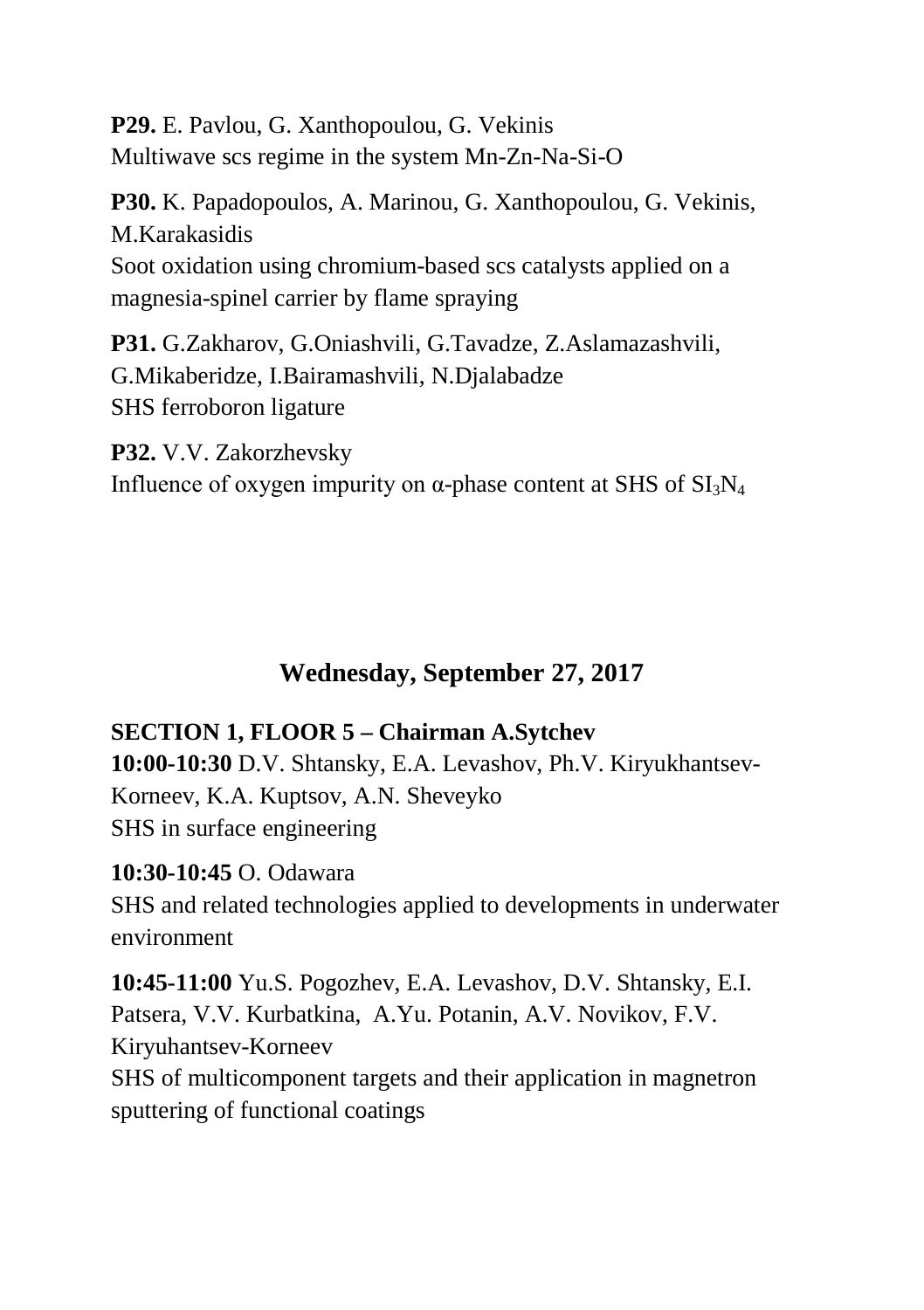**11:00-11:15** O.K. Kamynina, S.G. Vadchenko, A.S. Shchukin, I.D. Kovalev SHS surfacing of Ti and Ta substrates

**11:15-11:30** E. I. Latukhin, A. P. Amosov, A. M. Ryabov, A. Y. Illarionov, V. A. Novikov Interaction of molten metals with porous skeleton of  $Ti<sub>3</sub>SiC<sub>2</sub>$  max-phase in SHS conditions

## **11:30-11:45 Coffee-break**

**11:45-12:00** L. Chlubny, J. Lis, P. Borowiak, K. Chabior, K. Kozak, A. Misztal Effect of addition of excess silicon on SHS synthesis of  $Ti<sub>3</sub>SiC<sub>2</sub>$  max phases powders

**12:00-12:15** Shyan-Lung Chung and Jeng-Shung Lin Combustion synthesis of h-BN and its applications in high thermal conductivity polymer composites

**12:15-12:30** A. Huczko, A. Dąbrowska, M. Fronczak, M. Bystrzejewski, D. P. Subedi, B. P. Kafle, R. Bhatta, P. Subedi, A. Poudel

Combustion synthesis of novel nanocarbons via processing of magnesium-containing compositions

**12:30-12:45** Mansurov Z.A., Fomenko S.M.

Peculiarities of aluminothermic combustion of oxide systems under high nitrogen pressure

## **SECTION 2, FLOOR 3 – Chairman G.Xanthopoulou**

**10:00-10:30** O. Thoda, G. Xanthopoulou, G. Vekinis, A. Chroneos Development of solution combustion synthesis technology for nickelbased hydrogenation catalysts

**10:30-10:45** S.I. Roslyakov, A.S. Mukasyan New phases by solution combustion synthesis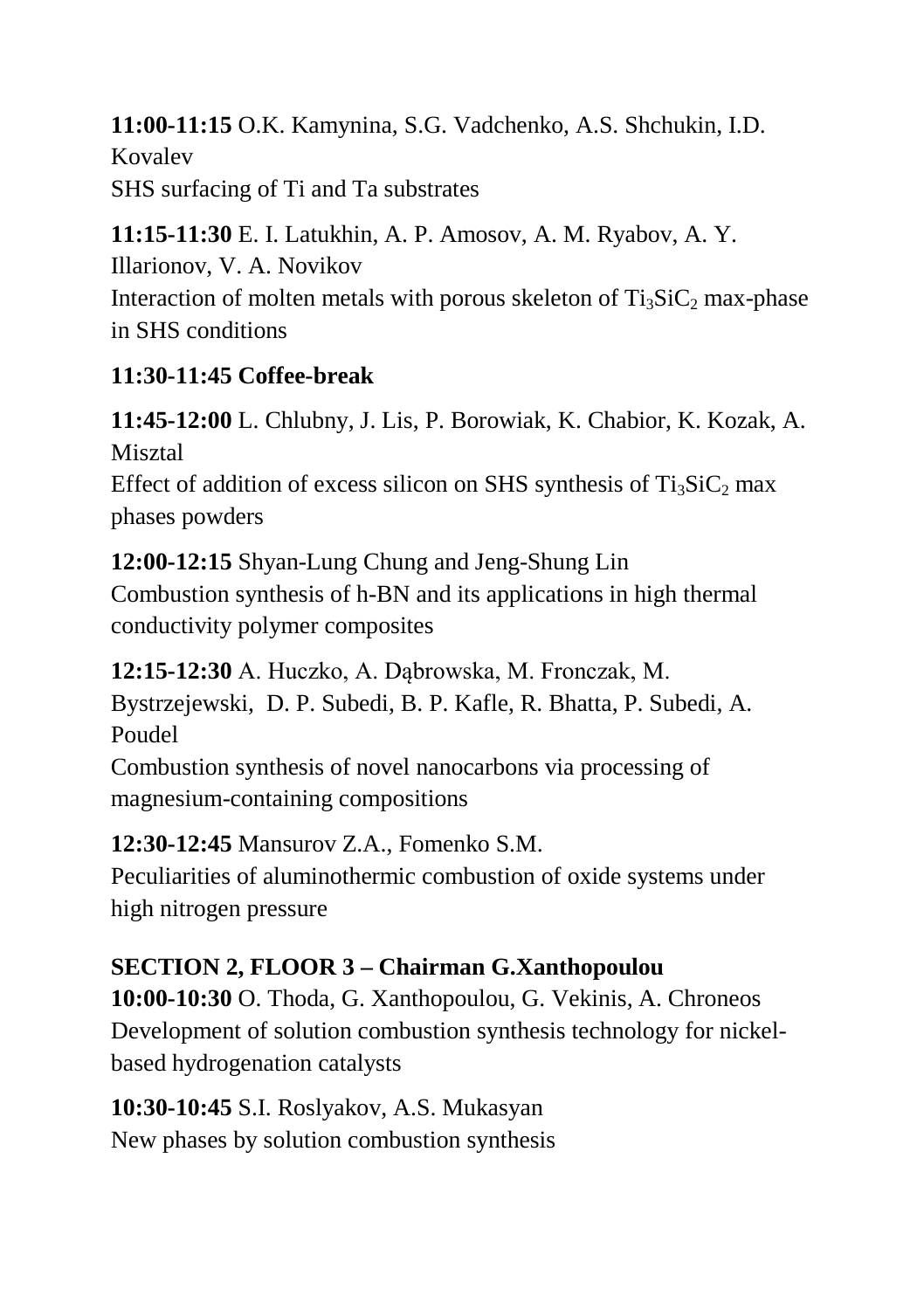**10:45-11:00** L. Trombi, R. Rosa, P. Veronesi, C. Leonelli On the versatility of microwaves ignition in solution combustion synthesis: the case of nickel nitrate – glycine system

**11:00-11:15** Trusov G.V., Tarasov A.B., Roslyakov S.I., Rogachev A.S., Mukasyan A.S.

A novel preparation technique of metal and metal oxide hollow microspheres by spray solution combustion synthesis

**11:15-11:30** A. Marinou, O. Thoda, G. Xanthopoulou, G. Vekinis Ni-Based catalytic coatings synthesized by in-flight scs during flame spraying

**11:30-11:45 Coffee-break** (Floor 5)

**11:45-12:00** S.S. Kaplan, B. Derin, O. Yucel – M. S. Sonmez Solution combustion synthesis of tungsten trioxide

**12:00-12:15** V. Novikov, G. Xanthopoulou, Yu.Knysh Single step preparation of Cu-Cr-O and Ni-Cr-O nano catalysts for Co oxidation by solution combustion synthesis

**12:15-12:30** E. Yilmaz, B. Derin, O. Yucel, M. S. Sonmez Solution combustion synthesis of vanadium oxide by glisin and citric acid

**12:30-12:45** A.A. Kondakov, A.V. Linde, I.A. Studenikin, V.V. Grachev

Synthesis and decomposition of max phase  $Ti<sub>2</sub>AIN$  in the mode of filtration combustion

**12:45:13:15 Closing ceremony**

**13:15-14:15 Lunch**

**14:15-19:00 Excursion to Mtskheta**

**19:00-22:00 Banquet**